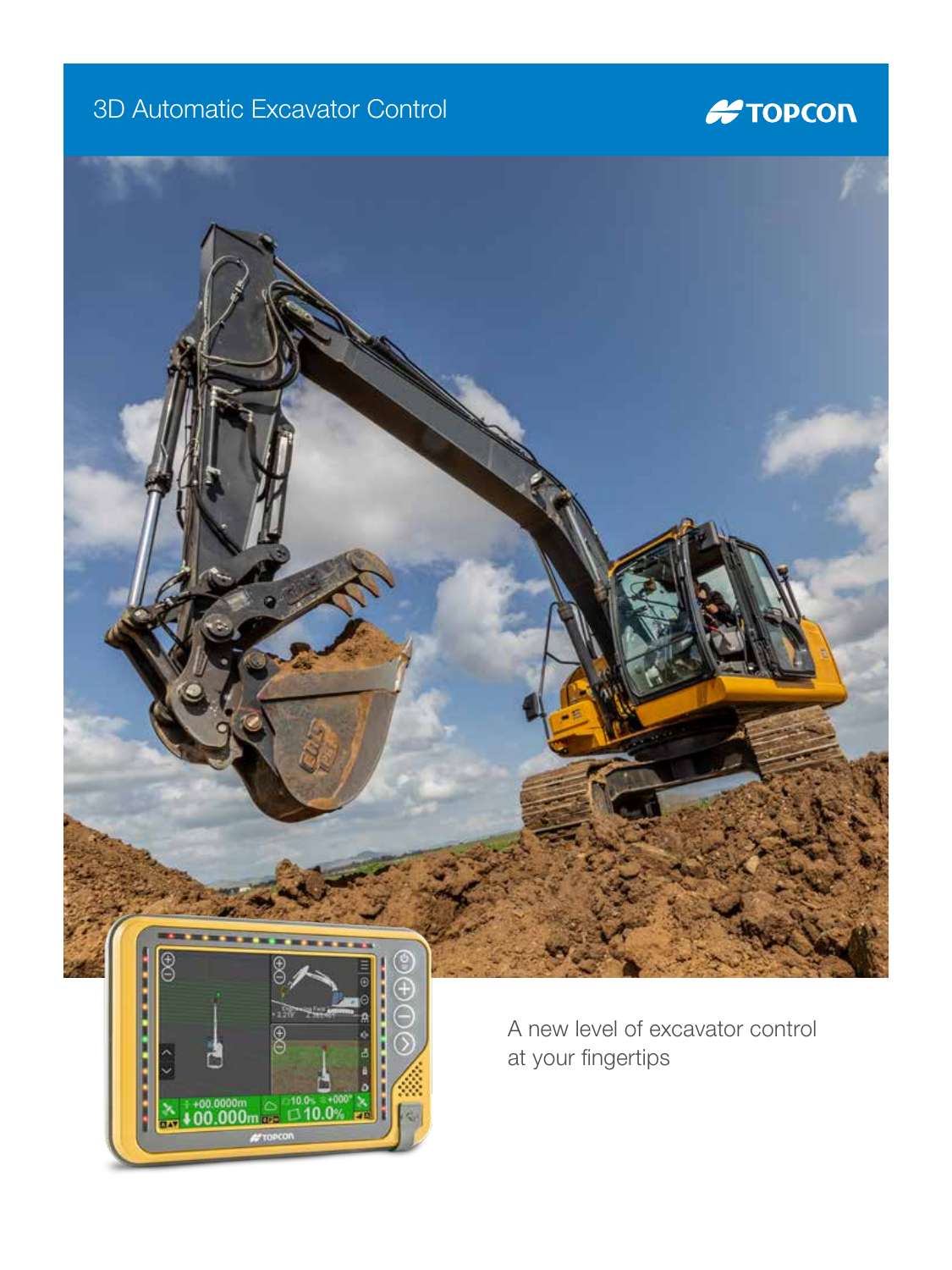## The X-53x Automatic Excavator Option

Greater precision in the palm of your hand

To meet today's demanding deadlines, working faster and smarter is critical. Now you can with the X-53x Automatic Excavator option by Topcon. It resets the bar for excavator systems by eliminating over digging and enabling operators to work with greater accuracy and productivity – allowing you to squeeze more profit out of every project.

### Conventional systems can't keep up

The X-53x Automatic Excavator can take control of boom to precisely guide the bucket edge depth to the grade design. The operator simply pulls back on the joystick and the system automatically controls the depth and shape of the grade cut. Now, greater speed and efficiency is only a touch away.

### Finally, a machine that works the way you do

When we created the X-53x, we had you in mind. Unlike other systems, it's intuitively-designed to feel like a natural extension of the operator. Convenient fingertip button controls on the custom joysticks provide instant access to the automatic features. The operator decides the exact moment to engage automatic grade depth and bucket angle assistance. It's unmatched control for maximum productivity.

Dig exactly to design grade

Tackle complex designs with ease

Eliminate over digging and reduce rework

Experience less mental and physical fatigue

Greater accuracy and productivity for pro operators

Shortened learning curve for novice operators

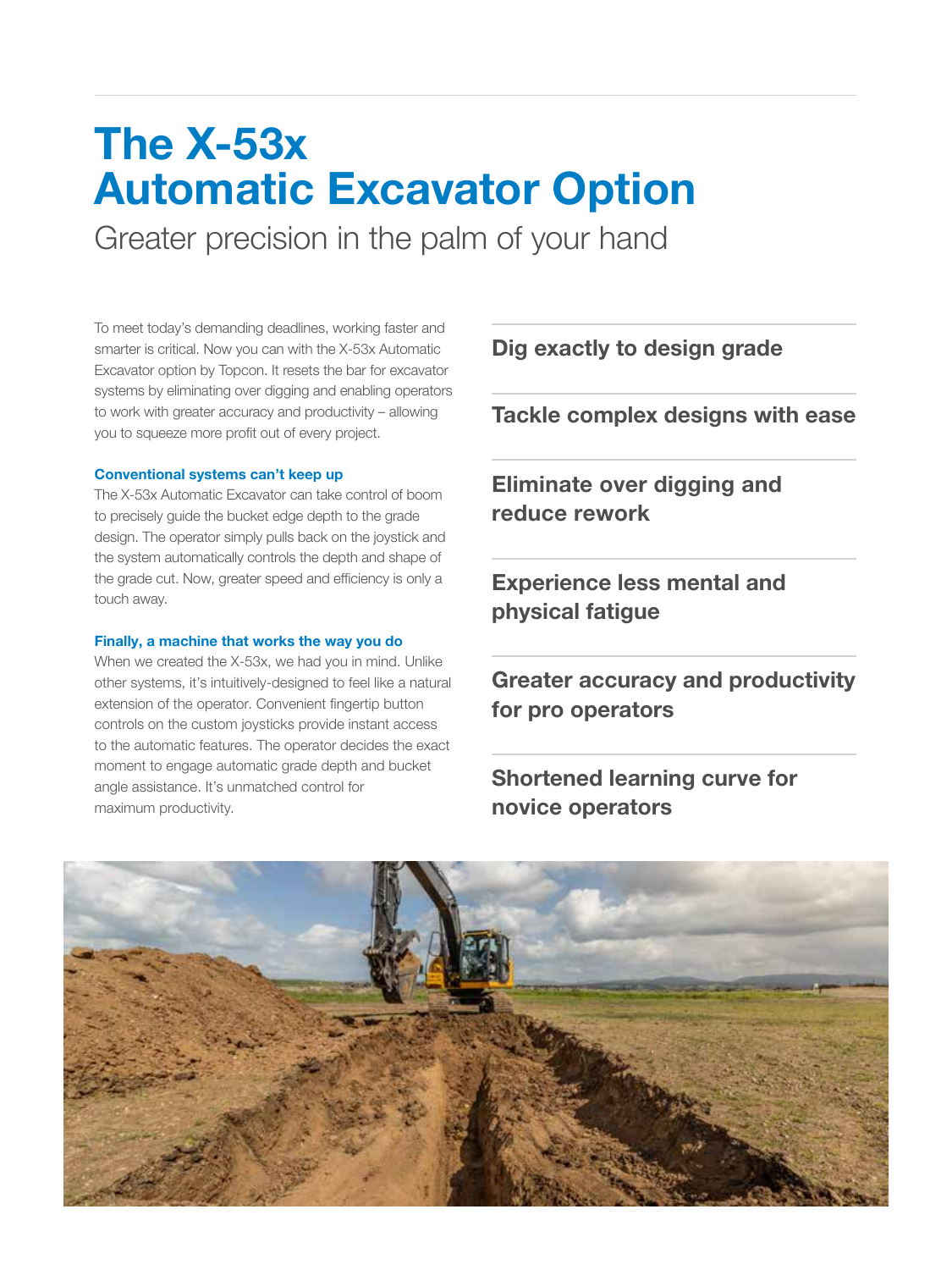

 The Topcon X-53x allows us to The Topcon X-53x allows us to<br>work 25 to 30% faster than using (versus) a conventional machine.

Brian Amling Project Manager Northern Illinois Service Co. "<br>"<br>"

#### Dig like a pro on every job

The X-53x is designed to handle any job with speed and ease. Trenching, flatwork or more complex designs; you'll dig exactly to design every time. Our bucket mode feature locks the current angle of attack and automatically adjusts while the operator pulls the stick. Experienced operators can work with greater ease and beginners can look like a pro in no time.